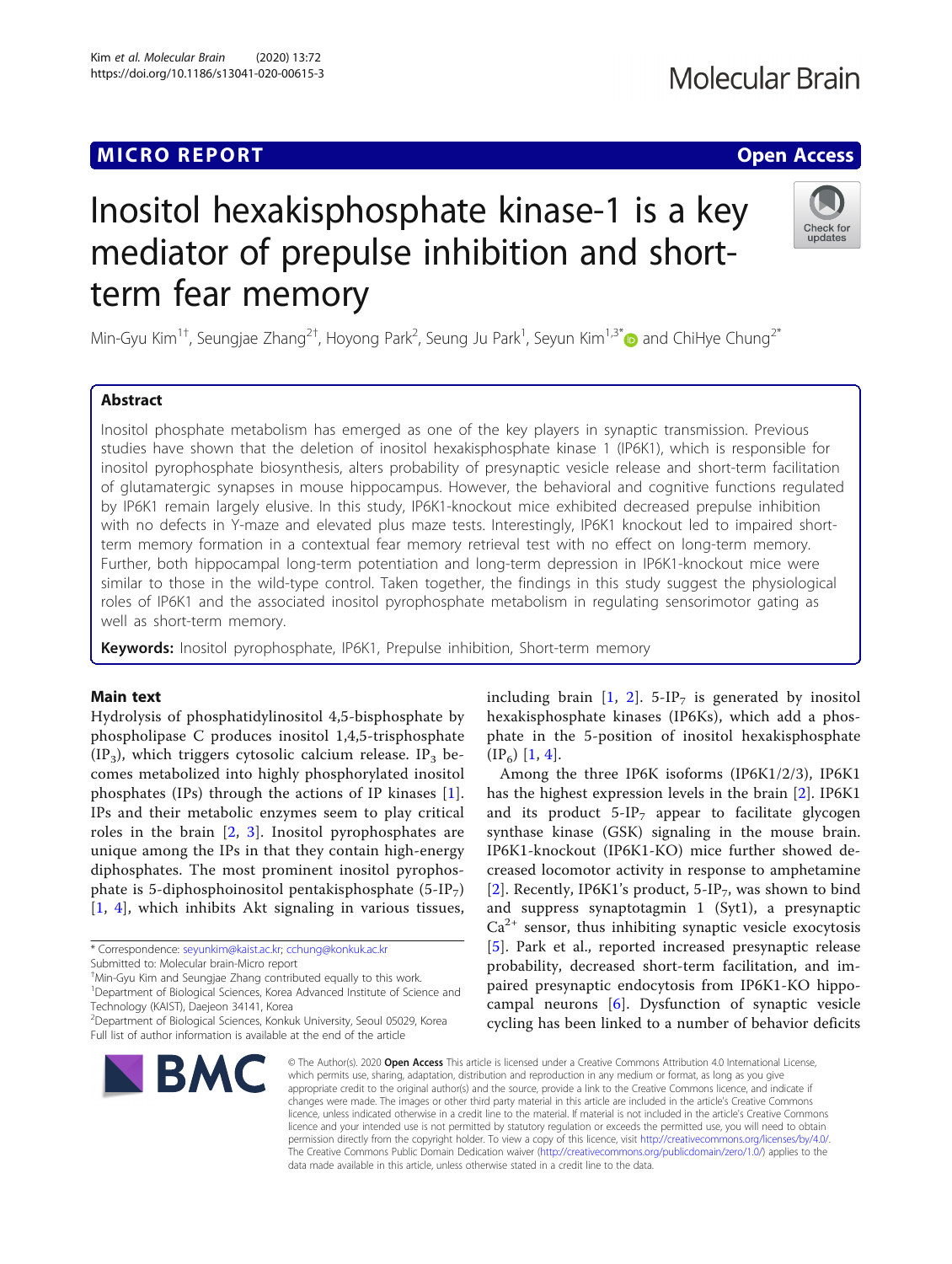including a neurodevelopmental mental illness, schizophrenia [[7,](#page-3-0) [8\]](#page-3-0). Some schizophrenia patients exhibit altered expression or mutations of proteins related to presynaptic vesicle release such as synapsins [[8\]](#page-3-0). Considering pivotal roles of IP6K1 and  $5-IP<sub>7</sub>$  in the control of presynaptic vesicle cycling and Akt-GSK signaling in the brain, we wondered about the impact of IP6K1 knockout in behavior. Whether inositol pyrophosphate metabolism regulates learning and memory remains largely unknown.

We performed behavioral analyses to determine whether IP6K1-KO mice show any changes in sensorimotor gating, one of the well-known characteristics of schizophrenia. IP6K1-KO mice exhibited lower prepulse inhibition (PPI) values than wild-type (WT) mice (Fig. [1](#page-3-0)a). In order to examine the effect of IP6K1 deficiency on spatial working memory, we next tested Y-maze spontaneous alternation and found no significant difference in the alteration rate between control and IP6K1-KO mice (Fig. [1](#page-3-0)b). When the animals were tested in an elevated plus maze experiment, IP6K1- WT and IP6K1-KO mice showed no difference in the time spent on each arm (Additional file [1;](#page-3-0) Sup Fig.1). These findings clearly suggest that IP6K1 plays a role in the control of sensorimotor gating.

Since IP6K1-KO mice showed defects in synaptic vesicle trafficking in the hippocampus, we next focused on the hippocampus-dependent associative fear memory to determine whether IP6K1 influences memory processes. Both groups of mice were trained by administering a single electric foot shock (0.6 mA, 2 s) in a specific chamber for contextual fear conditioning. Prior to electric shock exposure, the freezing rate of IP6K1-KO mice was similar to that of IP6K1- WT mice. After training, the mice were re-exposed to the same chamber after a delay of 1 and 24 h, and the freezing rate was measured. Under the short-term memory paradigm, re-exposure to the conditioned context with a 1-h delay revealed a lower freezing rate in IP6K1-KO mice (Fig. [1c](#page-3-0)), suggesting impaired short-term memory following the deletion of IP6K1. In contrast, when exposure to the same context 24 h after training revealed no difference in the freezing rate between IP6K1-WT and IP6K1-KO mice (Fig. [1d](#page-3-0)). These findings indicate a selective action of IP6K1 in the control of short-term memory.

To further investigate the impact of IP6K1 deficiency in synaptic plasticity, extracellular recording was performed in acute brain slices. LTP was induced using theta burst stimulation (TBS), a well-known and physiologically relevant stimulation protocol. TBS successfully induced LTP both in WT and IP6K1-KO mice and the levels of potentiation were comparable between groups (Fig. [1e](#page-3-0)). When lowfrequency stimulation (LFS) was performed to induce long-term depression (LTD), LTD was intact in both WT and IP6K1-KO mice and the magnitudes of LTD were not different in both groups (Fig. [1f](#page-3-0)). These observations suggest that long-term synaptic plasticity remains largely intact even in the absence of IP6K1, implying that IP6K1 is dispensable for the induction and maintenance of long-term synaptic plasticity.

In this study, we identified the roles of IP6K1 in behaviors. The results suggested that IP6K1 and 5- IP7 are physiological determinants underlying PPI and short-term memory. PPI, a measure of sensorimotor gating during a short interval (50–200 ms) of prepulse and the startle pulse, is decreased in schizophrenic patients. Key factors for controlling PPI include presynaptic proteins such as Rab3A and Syt1 that are known to regulate short-term plasticity in the order of 50–200 ms [[9\]](#page-3-0). The Rab3A deletion or Syt1 mutation caused increased paired-pulse facilitation accompanied with lowered PPI [\[9\]](#page-3-0). IP6K1 is known to regulate Rab3A activity by modulating its interaction with GRAB  $[10]$  $[10]$  $[10]$  and 5-IP<sub>7</sub> is shown to suppress Syt1 functions in synaptic exocytosis [[5](#page-3-0)]. Therefore, given the role of IP6K1 and  $5-IP<sub>7</sub>$  in controlling presynaptic vesicle cycling [[5](#page-3-0), [6](#page-3-0), [10](#page-3-0)] and Akt-GSK signaling [[2\]](#page-3-0), IP6K1 deletion is likely to alter the PPI. Both Akt1 knockout mice [\[11\]](#page-3-0) and prefrontal cortex-specific  $GSK3\beta$  inhibition [[12\]](#page-3-0) indeed exhibited impaired PPI.

Recently, marked changes in short-term synaptic plasticity were found in IP6K1-KO hippocampal neurons [[6\]](#page-3-0). Interestingly, IP6K1 deletion led to selective reduction in short-term memory with preserved longterm memory as well as normal synaptic plasticity in LTP and LTD. Thus, the actions of  $5-IP<sub>7</sub>$  appear effective for only a short period. As synaptic vesicle recycling is a critical event at synapses to maintain information transfer, it is possible that IP6K1-KO synapses may operate protective systems to prevent long-term failure of information processing.

Short-term and long-term memory processes are tightly linked, but the two processes are clearly distinct. As shown in IP6K1-KO mice, short-term but not long-term memory was selectively impaired in the mouse model of Down syndrome [[13\]](#page-3-0) and NF-κB deletion [[14](#page-3-0)]. Given that dentate gyrus specific GSK3β disruption caused impaired contextual fear memory [[15](#page-4-0)], IP6K1-GSK3β pathway may be responsible for lowered PPI and impaired short-term memory formation. Future studies will elucidate the details of how IP6K1 and inositol pyrophosphates contribute to the control of short-term memory formation, storage, and retrieval and how short-term memory deficit and sensorimotor gating delay are intertwined at circuit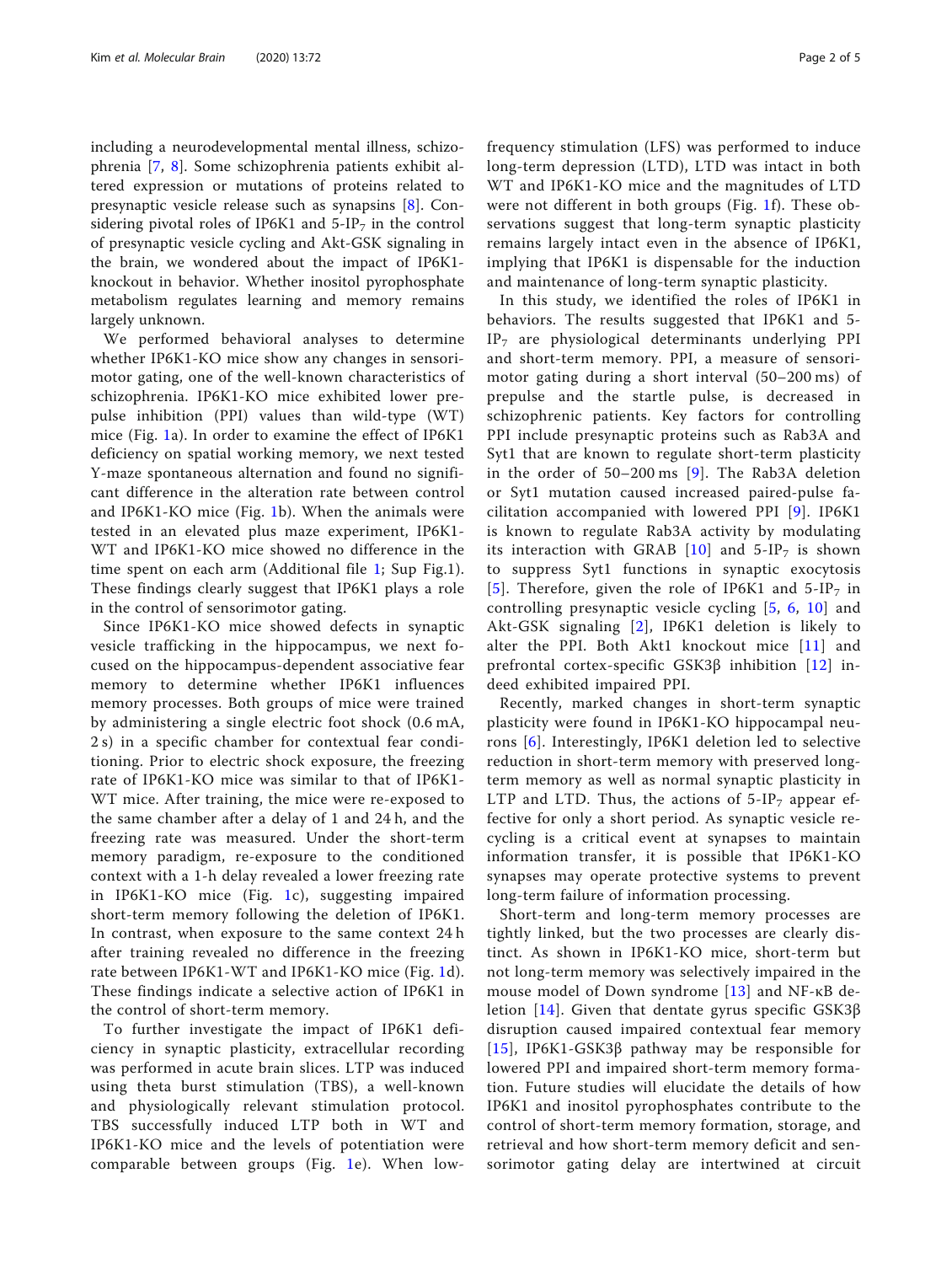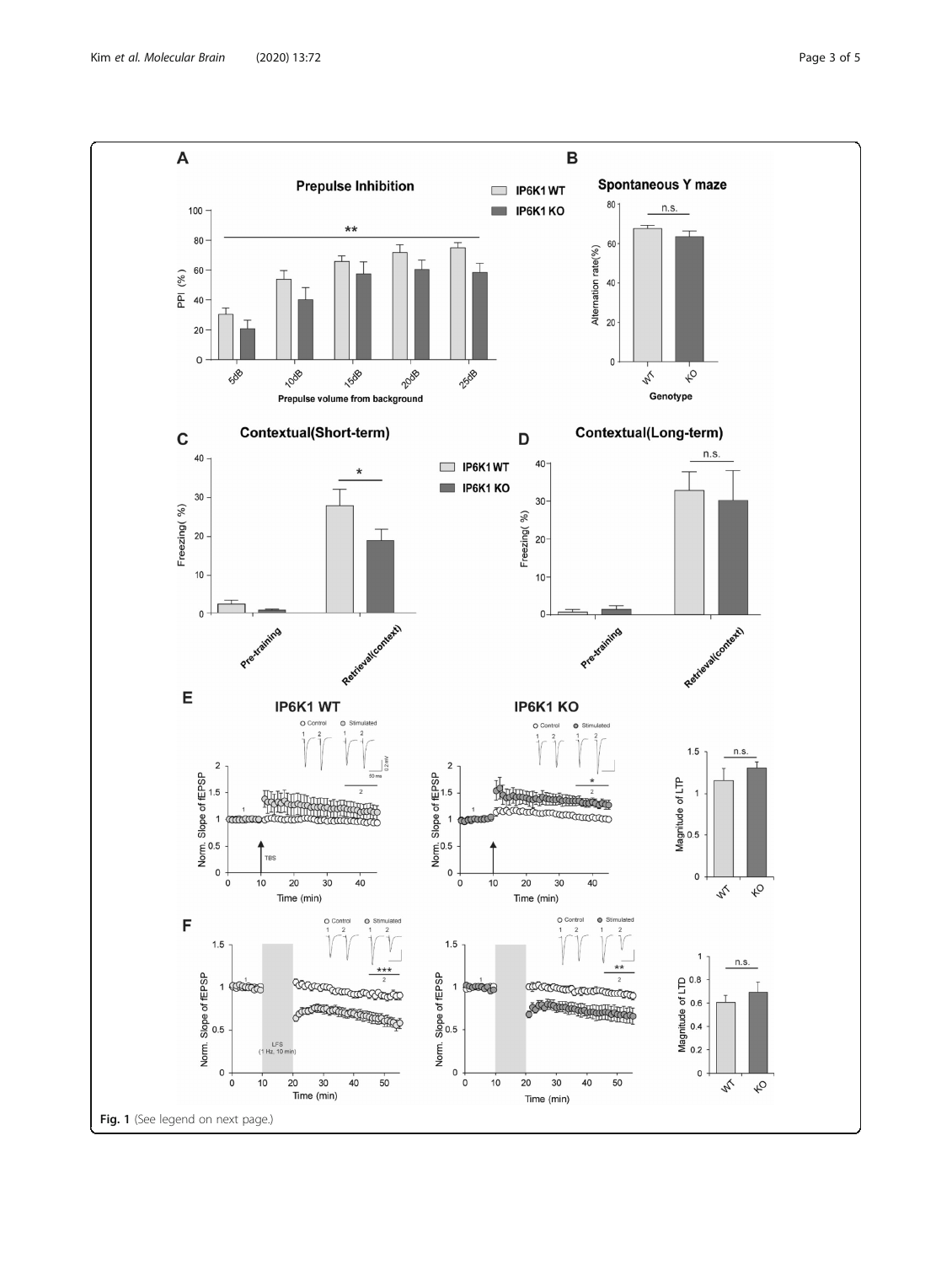#### <span id="page-3-0"></span>(See figure on previous page.)

Fig. 1 IP6K1-KO mice show schizophrenia-like behavior and impaired hippocampus-dependent short-term memory but normal in long-term memory. a Significant decrease in PPI of acoustic startle in IP6K1 KO mice compared to IP6K1 WT littermate controls around all levels of prepulse (WT:  $n = 7$ ; KO:  $n = 6$ ; two-way ANOVA; main effect of genotype,  $F_{(1,55)} = 11.03$ , \*\* $P < 0.01$ ; main effect of prepulse level,  $F_{(4,55)} = 18.79$ ,  $P < 0.01$ ; 0.0001;no significant interaction). **b** No change in Spontaneous Y maze at alteration rate in IP6K1 KO mice versus IP6K1 WT littermate controls(WT:  $n = 6$ ; KO:  $n = 8$ ; two tailed student t-test; ns: no significant;  $P \ge 0.05$ ). c Freezing levels of IP6K1 WT and IP6K1 KO mice before (pretraining) and 1 h after (retrieval) contextual fear shock. IP6K1 KO mice exhibited significantly decreased freezing levels during retrieval test versus IP6K1 WT (WT:  $n = 13$ ; KO:  $n = 14$ ; two-way ANOVA; main effect of genotype,  $F_{(1,50)} = 4.04$ ,  $*P < 0.05$ ; main effect of condition,  $F_{(1,50)} = 68.45$ ,  $P < 0.0001$ ; Bonferroni posttests, \*P < 0.05). d Freezing levels of IP6K1 WT and IP6K1 KO mice before (pretraining) and 24 h after (retrieval) contextual fear conditioning. IP6K1 KO mice show no significant freezing level change compared to IP6K1 WT mice (WT:  $n = 7$ ; KO:  $n = 6$ ; two-way ANOVA; main effect of genotype,  $F_{(1,22)} = 0.05$ ,  $P \ge 0.05$ ; main effect of condition  $F_{(1,22)} = 44.84$ ,  $P < 0.0001$ ; Bonferroni posttest, ns: not significant). **e** Hippocampal LTP is occurred on IP6K1 KO (WT:  $n = 5$ ; paired t-test; potentiation, 1.15 ± 0.14, P ≥ 0.05; KO:  $n = 6$ ; paired t-test; potentiation, 1.30 ± 0.07, \*P < 0.05), but not significantly difference on magnitude of LTP. (paired t-test; P ≥ 0.05; ns: no significant). f LFS-induced hippocampal LTD is occurred both IP6K1 WT and IP6K1 KO (WT:  $n = 7$ ; paired t-test; depression: 0.60 ± 0.05; \*\*\*P < 0.001; KO:  $n = 7$ ; paired t-test; depression, 0.69 ± 0.02, \*\*P < 0.01). Magnitude of LTD were no significant change between IP6K1 WT and IP6K1 KO. (paired t-test; P ≥ 0.05; ns: no significant)

levels. Our findings that IP6K1, as a physiological player, regulates behavior highlight the significance of inositol pyrophosphate metabolism in the brain and provide insights into the treatment and management of psychiatric diseases such as schizophrenia.

#### Supplementary information

Supplementary information accompanies this paper at [https://doi.org/10.](https://doi.org/10.1186/s13041-020-00615-3) [1186/s13041-020-00615-3](https://doi.org/10.1186/s13041-020-00615-3).

Additional file 1: Figure S1. The anxiety level in IP6K1-KO mice did not show difference compared with WT mice. (WT  $n = 7$ ; KO  $n = 7$ ; two-way ANOVA; main effect of genotype,  $F_{(1,24)} = 7.898Xe^{-10}$ ,  $P > 0.9999$ , effect of position,  $F_{(1,24)} = 72.34$ ,  $P < 0.0001$ ; Bonferroni posttest, ns: not significant).

Additional file 2. Materials and Methods.

#### Acknowledgements

We thank Mr. Kyungdeok Kim and Dr. Eunjoon Kim in KAIST for technical advice.

#### Authors' contributions

M.G.K., S.Z., S.K., and C.C. conceived and designed the experiments. M.G.K. and S.Z. performed the experiment. All authors analyzed the data, discussed results, and wrote the manuscript. The author(s) read and approved the final manuscript.

#### Funding

This work was supported by the National Research Foundation of Korea (NRF-2018R1A5A1024261, NRF-2018R1A2B2005913 to S.K.; NRF-2017R1A2B4006535, NRF-2019M3C7A1031742 to C.C.), Konkuk University Researcher Fund in 2019 (to H.P.) and KAIST Advanced Institute for Science-X fellowship (to S.J.P.).

#### Availability of data and materials

All authors agree to share data and materials upon request.

#### Ethics approval and consent to participate Not applicable.

#### Consent for publication

Not applicable.

#### Competing interests

The authors declare that they have no competing interests.

#### Author details

<sup>1</sup>Department of Biological Sciences, Korea Advanced Institute of Science and Technology (KAIST), Daejeon 34141, Korea. <sup>2</sup>Department of Biological Sciences, Konkuk University, Seoul 05029, Korea. <sup>3</sup>KAIST Institute for the BioCentury, KAIST, Daejeon 34141, Korea.

#### Received: 20 March 2020 Accepted: 29 April 2020 Published online: 07 May 2020

#### References

- 1. Chakraborty A, Kim S, Snyder SH. Inositol pyrophosphates as mammalian cell signals. Sci Signal. 2011;4(188):1–12.
- 2. Chakraborty A, Latapy C, Xu J, Snyder SH, Beaulieu JM. Inositol hexakisphosphate kinase-1 regulates behavioral responses via GSK3 signaling pathways. Mol Psychiatry. 2014;19(3):284–93.
- 3. Park J, Park SJ, Kim S. Inositol polyphosphate multikinase deficiency leads to aberrant induction of synaptotagmin-2 in the forebrain. Mol Brain. 2019; 12(1):10–3.
- 4. Park SJ, Lee S, Park SE, Kim S. Inositol pyrophosphates as multifaceted metabolites in the regulation of mammalian signaling networks. Animal Cells Syst (Seoul). 2018;22(1):1–6.
- Lee TS, Lee JY, Kyung JW, Yang Y, Park SJ, Lee S, et al. Inositol pyrophosphates inhibit synaptotagmindependent exocytosis. Proc Natl Acad Sci U S A. 2016;113(29):8314–9.
- 6. Park SJ, Park H, Kim MG, Zhang S, Park SE, Kim S, et al. Inositol pyrophosphate metabolism regulates presynaptic vesicle cycling at central synapses. iScience. 2020;23(4):101000.
- 7. Waites CL, Garner CC. Presynaptic function in health and disease. Trends Neurosci. 2011;34(6):326–37.
- 8. Egbujo CN, Sinclair D, Hahn CG. Dysregulations of synaptic vesicle trafficking in schizophrenia. Curr Psychiatry Rep. 2016;18(8):77.
- 9. Blundell J, Kaeser PS, Südhof TC, Powell CM. RIM1α and interacting proteins involved in presynaptic plasticity mediate prepulse inhibition and additional behaviors linked to schizophrenia. J Neurosci. 2010;30(15):5326–33.
- 10. Luo HR, Saiardi A, Nagata E, Ye K, Yu H, Jung TS, et al. GRAB: a physiologic guanine nucleotide exchange factor for Rab3A, which interacts with inositol hexakisphosphate kinase. Neuron. 2001;31(3):439–51.
- 11. Emamian ES, Hall D, Birnbaum MJ, Karayiorgou M, Gogos JA. Convergent evidence for impaired AKT1-GSK3β signaling in schizophrenia. Nat Genet. 2004;36(2):131–7.
- 12. Kapfhamer D, Berger KH, Hopf FW, Seif T, Kharazia V, Bonci A, et al. Protein phosphatase 2A and glycogen synthase kinase 3 signaling modulate prepulse inhibition of the acoustic startle response by altering cortical Mtype potassium channel activity. J Neurosci. 2010;30(26):8830–40.
- 13. Morice E, Andreae LC, Cooke SF, Vanes L, Fisher EMC, Tybulewicz VLJ, et al. Preservation of long-term memory and synaptic plasticity despite shortterm impairments in the Tcl mouse model of down syndrome. Learn Mem. 2008;15(7):492–500.
- 14. Denis-Donini S, Dellarole A, Crociara P, Francese MT, Bortolotto V, Quadrato G, et al. Impaired adult neurogenesis associated with short-